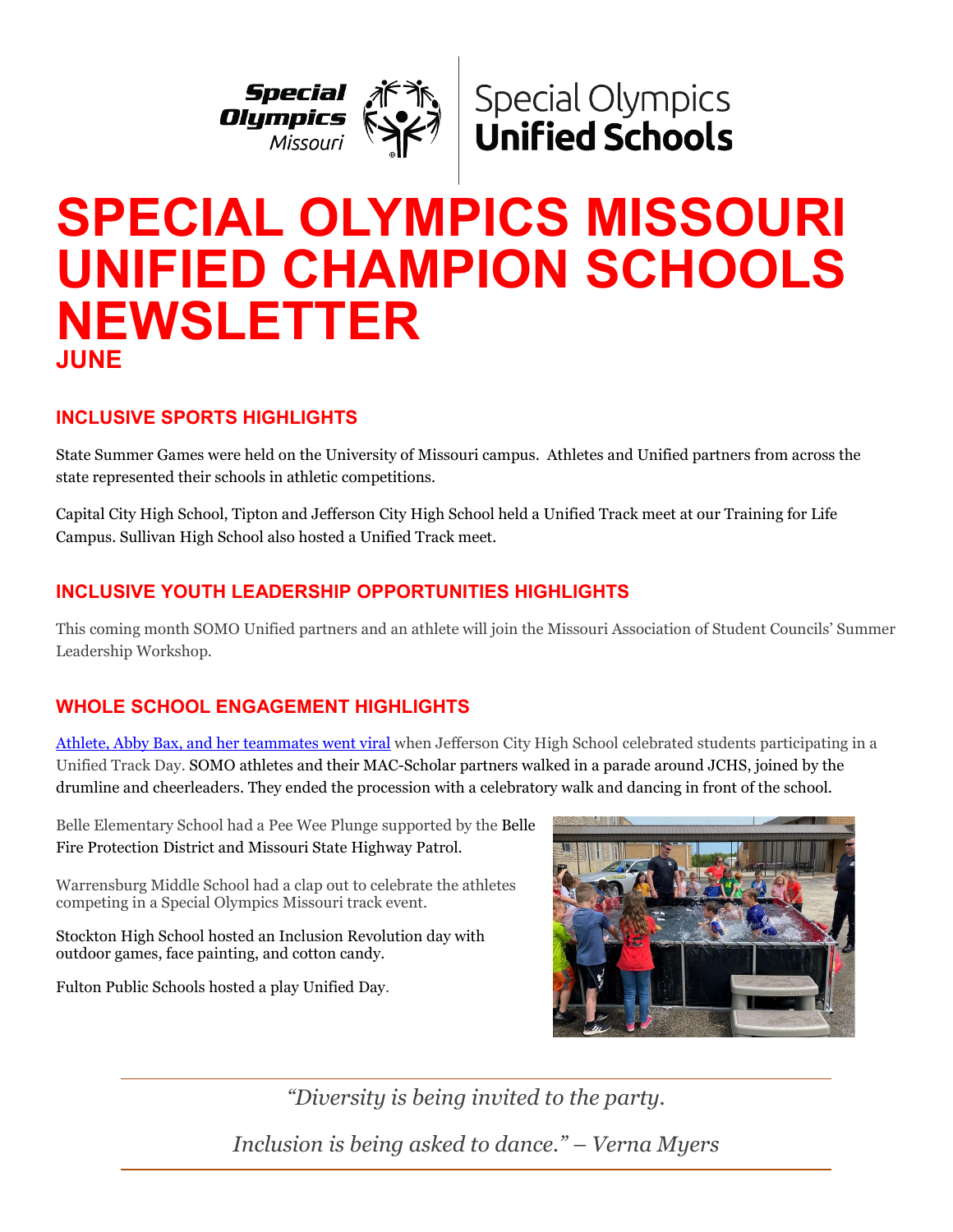



## **RESOURCES**

Want to find more ways to engage your students with inclusion? Check out Unified Classroom for easy to implement lessons on identity, teamwork, empowerment, leadership, appreciation, and so many more valuable topics! Lessons are differentiated for all abilites and grade levels and include objectives and standards.

[www.generationunified.org/unified-classroom](https://cn5pf04.na1.hubspotlinks.com/Btc/W1+113/cN5pF04/VXcC-v8-1JMhW7rV4TM2Y1j9CW7RdXLG4B40BXN7swVw73lSbNV1-WJV7CgZtJW8BqgX8439vDSW2pLj7y8vk-yXN437VpCsv6sfW5GRxrM16ZRk7W3qHCZ54-MNVtW7BJKSZ3DbrjnW7bLHy52Xj6szW1stV5Q6nbBp-W2pYM_w2fBV-rW12_TRK6gzL15N5cz8jK_sSPDW8j96sj5l28jWW4jG0k-70X2RRW8-L5y63kdb1SW2Lr4qC8THN-QW12NP8j55CVQ0W3dtD9T5MxszDW2h3zSz6Mvj8BW36yDCH4QcPxMW21Wg0Y7ShckjN2tmsjrmtWplW5jLNTz8pLd8z3bZw1)

## **HOW CAN YOU BE INVOLVED?**

SOMO is hosting events all around the state, and we are looking for volunteers! If you would like information on events you and your students can volunteer at check out [somo.org/volunteer/](https://somo.org/volunteer/,) .

Consider hosting an inclusion revolution. This one-day unified event, where students with and without intellectual disabilities play together breaks down barriers, educates students on the importance of inclusion, and provides a meaningful experience for all participants. We would love to support you as we work together towards building whole school engagement.

Young Athlete Programs (YAP's) are a great way to work with younger schools in your district. YAP is for those 2-7 with and without intellectual disabilities where we play games to work on motor and social skills, as well as introduce them to our sports that we offer year-round. We meet once a week and this can be done either during the school day, or after school. For more information or if you are interested please feel free to reach out to me, we are excited to help you get things started!

#### **NATIONAL BANNER PROGRAM**

A Special Olympics Unified Champion School has an inclusive school climate and exudes a sense of collaboration, engagement and respect for all members of the student body and staff. A Unified Champion School receiving national banner recognition is one that has demonstrated commitment to inclusion by meeting 10 national standards of excellence. These standards were developed by a national panel of leaders from Special Olympics and the education community.

The primary activities within these standards include: [Special Olympics Unified Sports®](https://www.specialolympics.org/our-work/sports/unified-sports) (where students with and without disabilities train and compete as teammates), Inclusive Youth Leadership and Whole-School Engagement. Banner Unified Champion Schools should also be able to demonstrate they are self-sustainable or have a plan in place to sustain these activities into the future.

## **SCHOOL VISITS**

Want practical ideas for becoming a more inclusive school? I am looking forward to traveling the state visiting different schools and learning about all of the great things you are doing to promote inclusion. My goal is to provide you more information on the three standards and what more you can do to be on pace to achieve national banner status. If you would like to meet please reach out to me a[t thomas@somo.org.](mailto:thomas@somo.org)